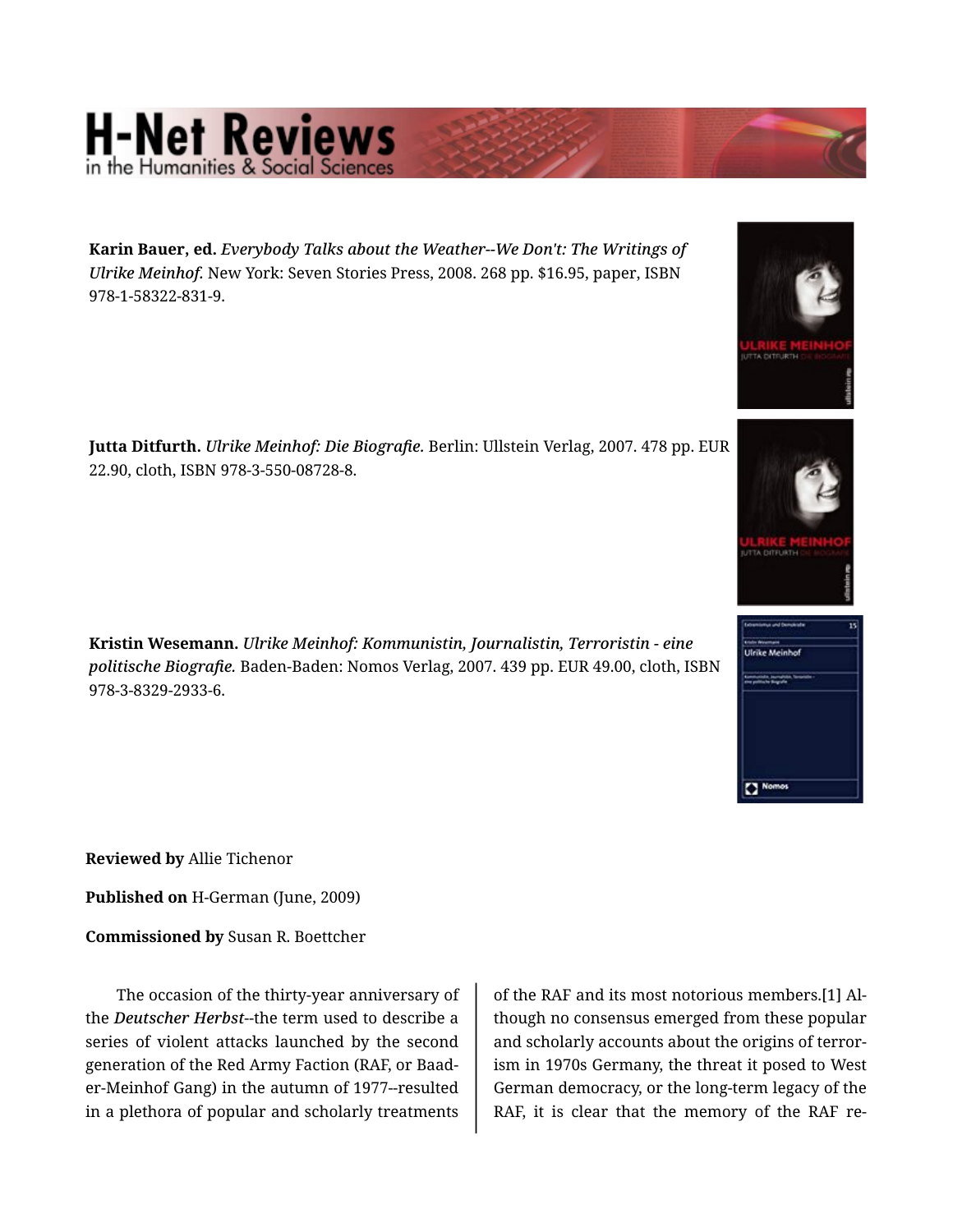mains divisive for German society. This polariza‐ tion of German memory informs the three works reviewed here on Ulrike Meinhof, one of the founding members of the RAF. In each case, the reader learns as much about the authors' political orientations as he/she does about Meinhof's con‐ version from journalist to terrorist and, by impli‐ cation, the shift from peaceful protest to violence by some elements in the student movement.

In the wake of the anniversary, the narrative has once again become familiar to most histori‐ ans. On June 5, 1970, following its successful free‐ ing of Andreas Baader from police custody, the RAF released its first public statement to the press, which announced armed resistance against mainstream German society. Meinhof had partici‐ pated in Baader's escape, during which a by‐ stander was shot and critically wounded, and fled with other participants. The once respected leftist journalist became the subject of a nationwide manhunt of an intensity that paralleled and at times exceeded that of the search for Nazi war criminals. Arrested in June 1972 following a series of bombings, Meinhof was found dead in her cell on May 9, 1976--an apparent suicide. At her funer‐ al, members of the political Left eulogized her as a moralist, a revolutionary martyr, and a victim of the system that she had set out to change. The Right depicted her as a ruthless killer intent on destroying West German democracy. So who was Ulrike Meinhof? Thirty years later, the answer to this question still depends on one's political per‐ spective.

In her biographical account, Jutta Ditfurth, so‐ ciologist, author, and environmental activist, openly acknowledges her empathy for her sub‐ ject. She concentrates on Meinhof's interpersonal relationships and changing mental state to explain her transformation from journalist to ter‐ rorist. Although this emphasis on intimate person‐ al details makes the book a fascinating read, it also leaves the reader wondering how the author could possibly know so much about the mental

state of her subject. For example, Ditfurth claims that Meinhof had a lifelong fear of thunder‐ storms, which the author attributes to her moth‐ er's death on a stormy night when Meinhof was only fourteen years old. However, Ditfurth does not cite her source for this assertion.

In fact, throughout the book, Ditfurth rarely provides citations, making the work of limited scholarly value. Even so, Ditfurth's emphasis on interpersonal relationships is not without value. Generationally, Meinhof stood between the 1950s West German Communist Party opposition and the Extra-Parliamentary Opposition (APO)--a con‐ nection that Ditfurth makes clear in her detailed account of Meinhof's ambivalent personal rela‐ tionship to Renate Riemecke, her mother's female partner. Riemecke, a communist career woman who raised Meinhof after her mother's premature death, had in the 1950s vehemently opposed the rearmament of West Germany, the escalation of East/West tensions, and the proliferation of nucle‐ ar weapons--recurring themes in Meinhof's own early writings. Ditfurth also offers a clear descrip‐ tion of the contacts between student activists and the Communist Party leadership in East Berlin. Thus, Ditfurth raises important questions about the extent to which the 1960s protest movement had its origins in the communist opposition of the 1950s and its connections to the German Demo‐ cratic Republic.

Ditfurth's analysis of Meinhof's radicalization in the late 1960s would have benefited from a more serious engagement with Meinhof's articles in the leftist-radical periodical *konkret*. Instead, Ditfurth focuses more on Meinhof's often stormy relationship with Klaus Rainer Röhl, the journal's publisher and Meinhof's husband, than she does on the changing political context in which Mein‐ hof wrote; Meinhof's growing frustration with the limitations of journalism as a form of political work; and her experimentation with collective au‐ thorship as a way of empowering marginalized groups and challenging the status quo in publish‐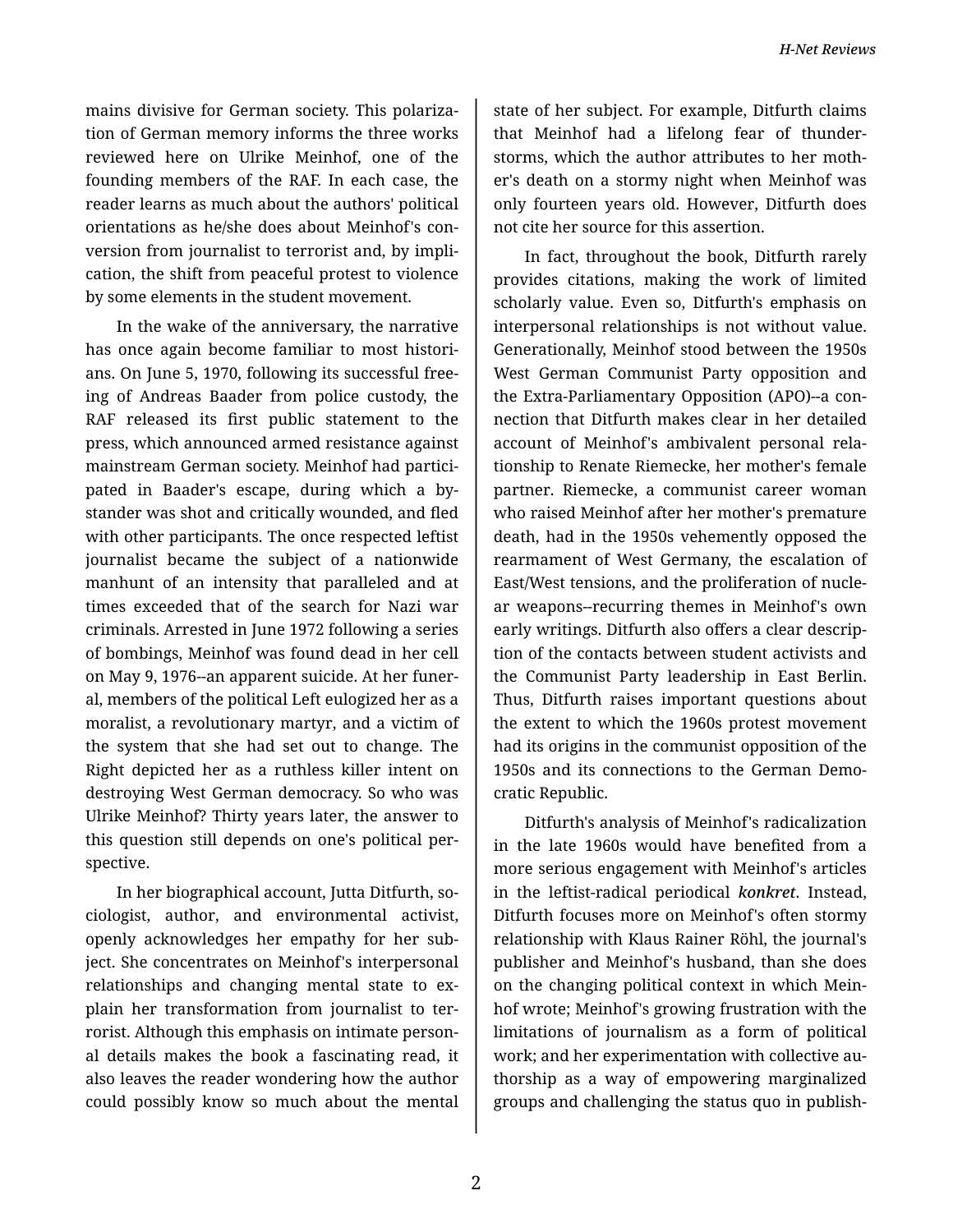ing. As a result, Ditfurth communicates a great deal about Meinhof's way of life, its inconsisten‐ cies, and its tragic quality, but she fails to capture fully the complex social processes in West German society that helped shape Meinhof's transfor‐ mation.

The brief description on the book jacket of Kristin Wesemann's *Ulrike Meinhof: Kommu‐ nistin, Journalistin, Terroristin--eine politische Bi‐ ografie*, immediately tells the reader that a very different Ulrike Meinhof will emerge from this ac‐ count: "The book clears up a myth: Ulrike Meinhof was neither moralist nor fallen angel, but a com‐ munist who wanted to destroy West German soci‐ ety. Thus, the radical enemy of democracy had to end up as a terrorist of the RAF." Wesemann de‐ votes very little space to Meinhof's childhood or family life, but concentrates instead on Meinhof as political actor. Wesemann analyzes many of Meinhof's writings and documents meticulously Meinhof's connections to the East German appa‐ ratus. From her interviews with several of Mein‐ hof's former contacts in the SED, the author re‐ veals new evidence that as early as 1971, Meinhof had planned to defect to the GDR. Arrangements had been made with the Politburo, but the move never came about because of alleged intervention by Andreas Baader.

Despite the well-researched quality of the book, Wesemann, who has worked since 2005 as a consultant for the CSU mayor of Schwerin, offers little more than a traditional critique of totalitari‐ anism, which in turn results in a teleological ac‐ count of Meinhof's life. For example, in contrast‐ ing the difference between fascism and Stalinism on the one hand and democracy on the other, her rhetoric often becomes inflammatory: "These worldviews are oriented not towards values, as is the case with democracy, but towards the cate‐ gories of good and evil" (Wesemann, p. 357). This type of reductive definition causes her to ignore the very inconsistencies and breaks in Meinhof's biography that are highlighted in Ditfurth's ac‐

count. Instead, she concludes that Meinhof's early engagement in the anti-nuclear movement al‐ ready pointed to her later career as a terrorist. Moreover, Wesemann dismisses Meinhof's life‐ long advocacy for equal rights for women, for bet‐ ter working conditions, and for social justice "be‐ cause she only utilized these themes in order to discredit her country" (Wesemann, p. 417).

Read together, these two books point to Mein‐ hof's conflicting afterlife in contemporary Ger‐ many memory. These "vertiginously chaotic, in‐ consistent and charismatic images" of Meinhof, represent one of the themes explored in Karin Bauer's introduction to *Everybody Talks about the Weather ... We Don't: The Writings of Ulrike Mein‐ hof* (Bauer, p. 93). This volume makes Meinhof's writings available in English for the first time. In her eighty-page introduction, Bauer offers a neu‐ tral account of Meinhof's personal life, her politi‐ cal development, the media's coverage of the manhunt, in addition to a brief account of RAF ac‐ tivities up to the group's dissolution in 1998 and a concise summary of the existing historiography on the RAF. Additionally, Bauer argues convinc‐ ingly that Meinhof's development "from pacifist to terrorist may indeed be seen, not as a radical break from her journalist work, but as an exten‐ sion of it" (Bauer, p. 19). Her columns expressed "a passionate urgency for change" that led her first to advocate for protest, then resistance and ultimately for political violence (Bauer, p. 19). However, unlike Wesemann, Bauer does not suggest that Meinhof's entire career was dictated by an obsession with destroying West German democracy. On the contrary, in her concluding re‐ marks Bauer makes clear that, like Ditfurth, she empathizes with Meinhof's aims, if not her meth‐ ods: "We cannot and must not erase the violence associated with her name.... In presenting this se‐ lection of columns, my hope is that we can appre‐ ciate her writings for its wit, her criticism for its incisiveness and clarity, and her ceaseless engage‐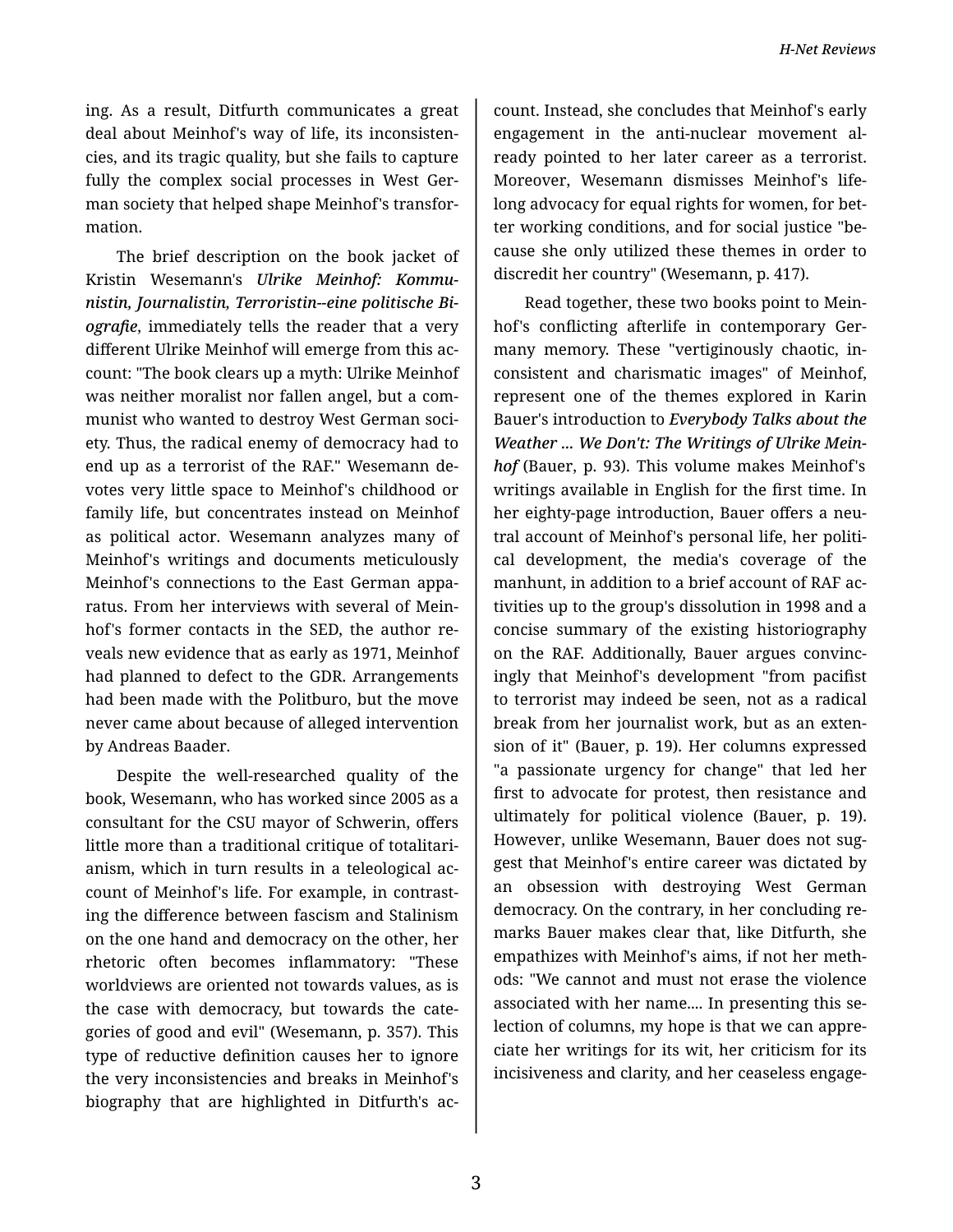ment for its commitment to democracy and hu‐ man rights" (Bauer, p. 93).

Although Bauer does not explain the criteria she used to select the *konkret* columns included in this volume, the twenty-four selections do cover the entire time period of Meinhof's career with the journal (1960-68). In addition, the selections elucidate the scope of Meinhof's political inter‐ ests, her increasing sympathy with the student movement, and her growing desire for active par‐ ticipation. Interestingly, the volume also includes an afterword by Bettina Röhl, Meinhof's daughter and an outspoken critic of her mother's politics. The inclusion of Röhl's essay, "Icon of the Left, Propagandist, and Communist," the reader is in‐ formed, was a condition set by Röhl in exchange for obtaining the rights to republish her mother's writings. This essay contrasts sharply with the extremely sympathetic preface provided by Nobel prize-winning German author Elfriede Jelinek. Thus, in one volume, the English reader has the opportunity not only to read Meinhof's writings, but also to experience firsthand the conflicting narratives of her past. These varied perspectives will make the book an excellent addition to a graduate or advanced undergraduate class either on the politics of memory or on the student protest movements of the 1960s and 1970s.

## Note

[1]. For popular treatments, see, for example, the Hamburg premiere of Elfriede Jelinek's play *Ulrike Maria Stewart: A Queen's Drama* (2006); the film *Der Baader-Meinhof Komplex* (2008) based on Stefan Aust's book of the same title and nominated for an Oscar in the Best Foreign Film category. See also the personal memoir of Anne Siemens, *Für die RAF war er das System, für mich der Vater: Die anderen Geschichte des deutschen Terrorismus* (Munich: Piper, 2007). For scholarly treatments, see, for example, Wolfgang Kraushaar, *Die RAF und der linke Terrorismus* (Hamburg: Hamburger Edition, 2006); Klaus Pflieger, *Die Rote Armee Faktion--RAF: 14.5.1970*

*bis 20.4.1998* (Baden-Baden: Nomos, 2007); *"The German Autumn" of 1977: Terror, State, and Soci‐ ety in West Germany*. German Historical Institute, Washington DC, Fall 2007 Lecture Series; and the H-German Forum, "Revisiting the *Deutscher Herb‐ st*," [http://www.h-net.org/~german/discuss/dtherb](http://www.h-net.org/~german/discuss/dtherbst/dtherbst_index.htm)‐ [st/dtherbst\\_index.htm](http://www.h-net.org/~german/discuss/dtherbst/dtherbst_index.htm) .